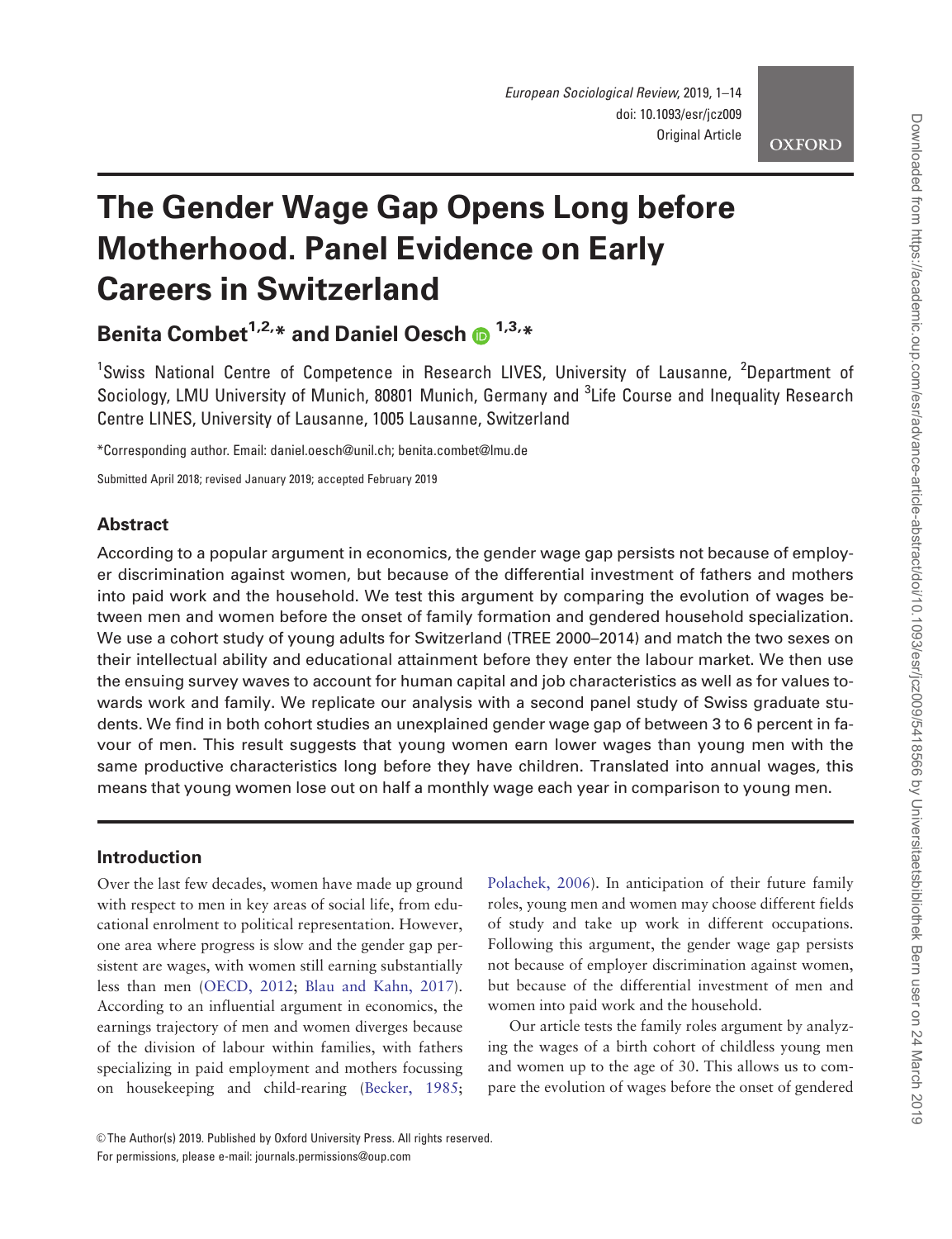household specialization. If unequal wages are exclusively caused by differential investment into employment and child-rearing, we should not observe, for a given level of education, field of study and occupation, a gender wage gap before men and women have children. On the contrary, an unexplained gender wage gap among childless workers points to discriminatory wage-setting and suggests that young women continue to earn lower wages than young men despite comparable skills [\(OECD, 2012:](#page-12-0) p. 172).

Wage discrimination is not only detrimental to women, but should also be disadvantageous to discriminatory employers because they reward workers for characteristics that have no bearing on productivity. Accordingly, Gary [Becker \(1957\)](#page-11-0) expected discrimination to be a transitory phenomenon in competitive labour markets as discriminatory employers would eventually be driven out of business (see [Pager, 2016](#page-12-0)). We examine this argument and analyze the gender wage gap for one of the most competitive labour markets in Europe, Switzerland. In Switzerland, unemployment is low, work migration high, employment protection weak, there is no legal minimum wage and collective wage-bargaining covers less than half of the workforce [\(Murphy and Oesch, 2018](#page-12-0)). Following Becker's argument, it should be particularly hard to find wage discrimination in Switzerland.

Our paper makes three contributions. First, it provides a comprehensive test of the argument that, as titled by the New York Times, 'the gender pay gap is largely because of motherhood' (13. 5. 2017). It does so by analyzing early careers with a unique panel dataset for Switzerland, called 'Transitions from Education to Employment' (TREE) which follows a Programme for International Student Assessment (PISA) cohort of young people from the age of 15 up to the age of 30 (9 waves). Our analysis explicitly accounts for the anticipation of family formation by excluding the wage observations of individuals who have children in later waves and by controlling for school leavers' attitudes towards work and family.

Second, we use this cohort study to show how the earnings of young men and women are affected by three channels that partly overlap with different career stages: by initial educational credentials, the subsequent labourmarket behaviour and the anticipation of future family roles. We disentangle the influence of these three mechanisms by first matching men and women on a long list of pre-market characteristics such as social origin and education attainment. We then add control variables for their employment choices and family anticipation.

Third, we provide evidence for the robustness of our results by replicating our analysis with a second panel

study, the Swiss graduate survey. This panel study contains the earnings of young men and women 1 and 5 years after they graduated from tertiary education. The two datasets provide us with detailed measures for school degrees, job characteristics, and value orientations. If women earn lower wages because their fields of study are less rewarding [\(Ochsenfeld, 2014](#page-12-0)) or their jobs require less effort ([Becker,](#page-11-0) [1985:](#page-11-0) p. 52), our analysis will pick up these effects.

Our article first discusses the sources of the gender wage gap by contrasting the two arguments of gendered household division of labour and pay discrimination. It then presents the institutional context, data, and matching method of our analysis. The results section shows the wage trajectories of young men and women with both random- and fixed-effects models and presents the findings of a Blinder-Oaxaca decomposition analysis. The conclusion discusses the policy implications of a persistent gender wage gap.

# The Gender Wage Gap and the Household Division of Labour

Traditionally, the gender wage gap has been explained by differences in human capital between men and women ([Becker, 1985\)](#page-11-0). Yet over the last decades, educational attainment between men and women has converged across the western world, and in a growing number of countries the gender gap in university completion has reversed from favouring men to favouring women [\(DiPrete and Buchmann, 2013](#page-11-0): p. 32). The fact that gender differences in education—and in work experience ([Goldin, 2014:](#page-12-0) p. 1093)—narrowed much more than the gender wage gap has been 'an embarrassment to the human capital interpretation of sexual earnings differentials' [\(Becker, 1985:](#page-11-0) p. 35) and called for an adaption of the theory.

The human capital explanation of the gender wage gap therefore shifted its focus to the household division of labour. The argument is that in anticipation of parenthood, men specialize in paid work and continue to invest in their job-specific skills, whereas women specialize in child care and choose family friendly jobs which demand less effort and less intensive training [\(Becker, 1985:](#page-11-0) p. 36). If young women expect more discontinuous work careers as a consequence of their future family responsibilities, they may choose fields of study and occupations that are less rewarding, but more easily compatible with childrearing [\(Blau and Kahn, 2017:](#page-11-0) p. 817). Once the children are born, mothers tend to spend more time out of the labour force, accumulate less work experience, have shorter working hours, are less likely to get promoted and experience lower earnings growth over time [\(Gangl and Ziefle,](#page-11-0)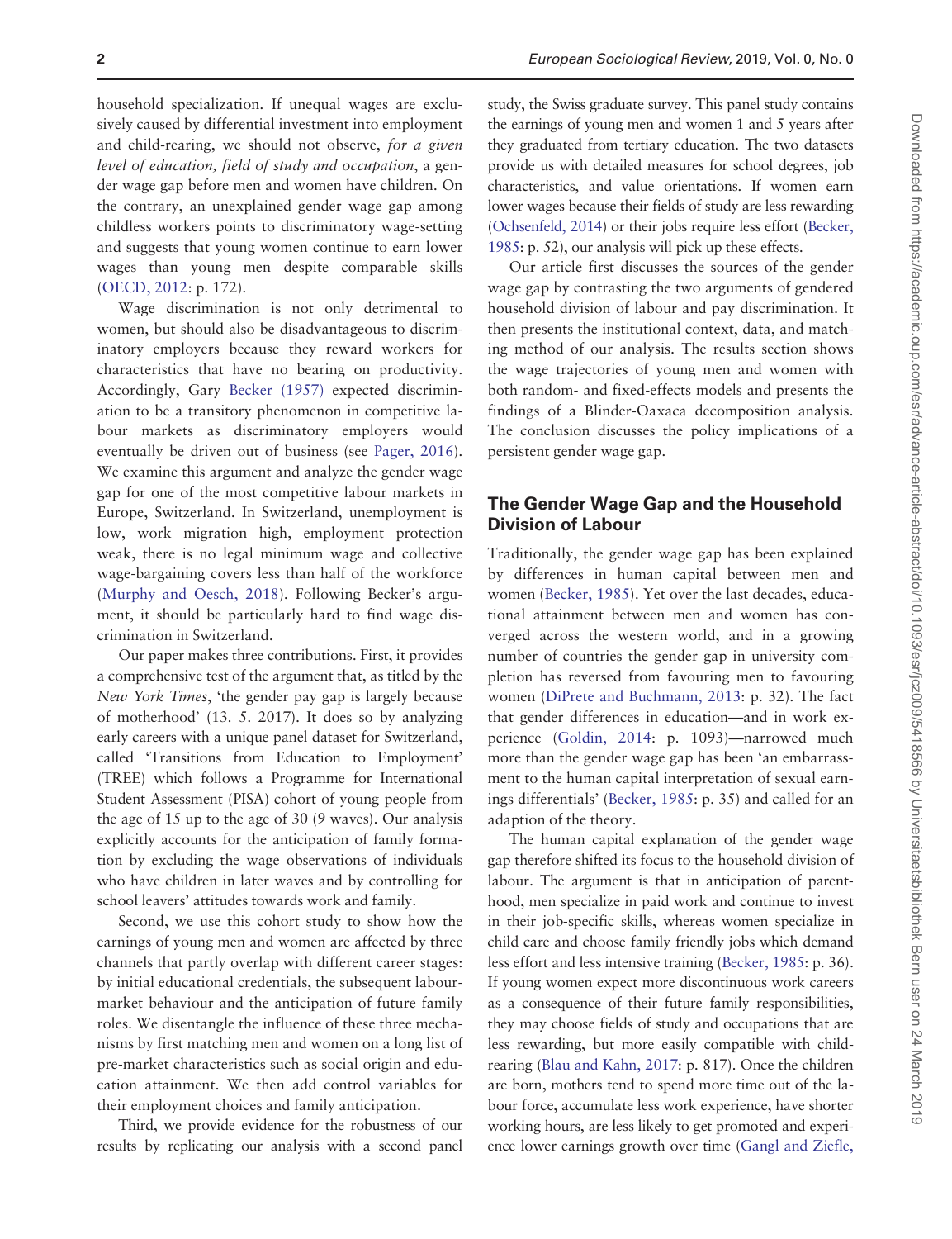[2009:](#page-11-0) p. 355). In short, due to the gendered division of labour within the family, women may commit less time and energy to the labour market than men.

There is ample evidence for the negative effect of children on women's labour supply and wages. Mothers tend to earn less than non-mothers (e.g. [Budig and England, 2001](#page-11-0); [Gangl](#page-11-0) [and Ziefle, 2009;](#page-11-0) Oesch et al.[, 2017\)](#page-12-0) and having children slows down wage growth for women, but not for men (e.g. [Marini and Fan, 1997;](#page-12-0) [Fuller, 2008](#page-11-0)). Consequently, accounting for marriage and children reduces the gender wage gap (Aisenbrey and Brückner, 2008: p. 643).

Some scholars have interpreted these findings as providing evidence that the gender wage gap is solely rooted in joint household decisions. An influential proponent is Solomon Polachek, co-author of James Heckman and Jacob Mincer, who writes in a book edited by Francine Blau and David Grusky that 'I go as far as to argue that this detrimental [household] division of labour is at the root of almost all the [gender] wage gap' [\(Polachek, 2006](#page-12-0) [2004]: p. 27). According to this view, the gender wage gap basically sums up to a gap between men, who invest in labour-market skills, and mothers, who invest in child-rearing skills. This argument has also gained political traction as it conveniently shifts the focus from employers to households and has been widely echoed by newspapers and think tanks.<sup>1</sup>

# The Wage Gap in Early-Careers as Crucial Test

The implications of this argument are far from trivial. If the gender wage gap is better termed a family wage gap, the political initiatives to subdue wage discrimination against women are bound to fail—simply because there is no discriminatory wage-setting by employers in the labour market. If there is any discrimination, it relates to the non-market domain and couples' decisions on who specializes in paid work and who takes on responsibility for domestic work.

The ideal test for this argument is to focus on earlycareer outcomes. Unmarried and childless young men and women are not burdened with childcare. Of course, they may anticipate parenthood and the gendered division of labour and invest different amounts of time and energy into their education and early work career. Yet to the extent that young men and women possess similar levels of education, work experience and on-the-job training and are employed in comparable occupations and industries, they should also earn the same wages. The family wage gap should be of no concern to them—and not send them on different earnings trajectories in their twenties.

What does the evidence on early careers tell us? For the United States, [Marini and Fan \(1997](#page-12-0): p. 599) show

an unexplained wage gap for young women and men (ages 14–22) of 5 per cent (after controlling for race, human capital, family structure, aspiration, occupation, and industry). A larger wage gap is found for American men and women in their late 20s, reaching 10 ([Goldin,](#page-12-0) [2014](#page-12-0): p. 1096) to 14 per cent ([Fortin, 2008](#page-11-0): p. 906) in models controlling for human capital, education, labour market experience, cognitive and non-cognitive skills, personal characteristics as well as occupation and industry. Comparable studies on young adults in Europe show residual gender pay gaps that range between 5 and 10 per cent among university graduates in Germany [\(Ochsenfeld, 2014:](#page-12-0) p. 544; [Francesconi and Parey,](#page-11-0) [2018](#page-11-0): p. 74), 7 per cent in a cross-section for Switzerland ([Bertschy](#page-11-0) et al., 2014: p. 297), 8 per cent in the British Household Panel ([Manning and Swaffield,](#page-12-0) [2008](#page-12-0): p. 986), and 10 per cent in administrative data for Finland [\(Napari, 2009:](#page-12-0) p. 140).

Clearly, the gender wage gap opens before family formation sets in. This leads to the question of what hides behind this 'unexplained' gender wage residual. A recent focus has been on psychological characteristics such as non-cognitive traits, the desire to compete or negotiation skills. Based on two American panel surveys, [Fortin \(2008\)](#page-11-0) finds that although there is convergence in how important work is for young men and women, men still tend to be more ambitious and value money more than women. While this difference may account for one to two percentage points of the gender wage gap, the unexplained residual remains large [\(Fortin, 2008,](#page-11-0) see also [Manning and Swaffield, 2008](#page-12-0)).

Men and women may have different attitudes towards work and family and these differences may, in turn, translate into different wages through negotiation skills. Evidence from both surveys and field experiments suggests that men are more likely to initiate salary negotiations [\(Babcock and Laschever, 2009](#page-11-0)). A large metaanalysis cautiously concludes that men tend to achieve better economic outcomes in negotiations than women, although these gender differences strongly depend on the context (Mazei et al.[, 2015\)](#page-12-0). Moreover, negotiation outcomes may be endogenous to entrenched wage differentials: If women face discrimination in the labour market that reduces their salaries relative to men's, their expected outcome from wage negotiations will be lower than for men ([Blau and Kahn, 2017](#page-11-0): p. 843).

# Wage Discrimination Against Women

In sociology, it is widely accepted that others factors than productivity affect earnings, notably power resources such as trade unions and collective bargaining as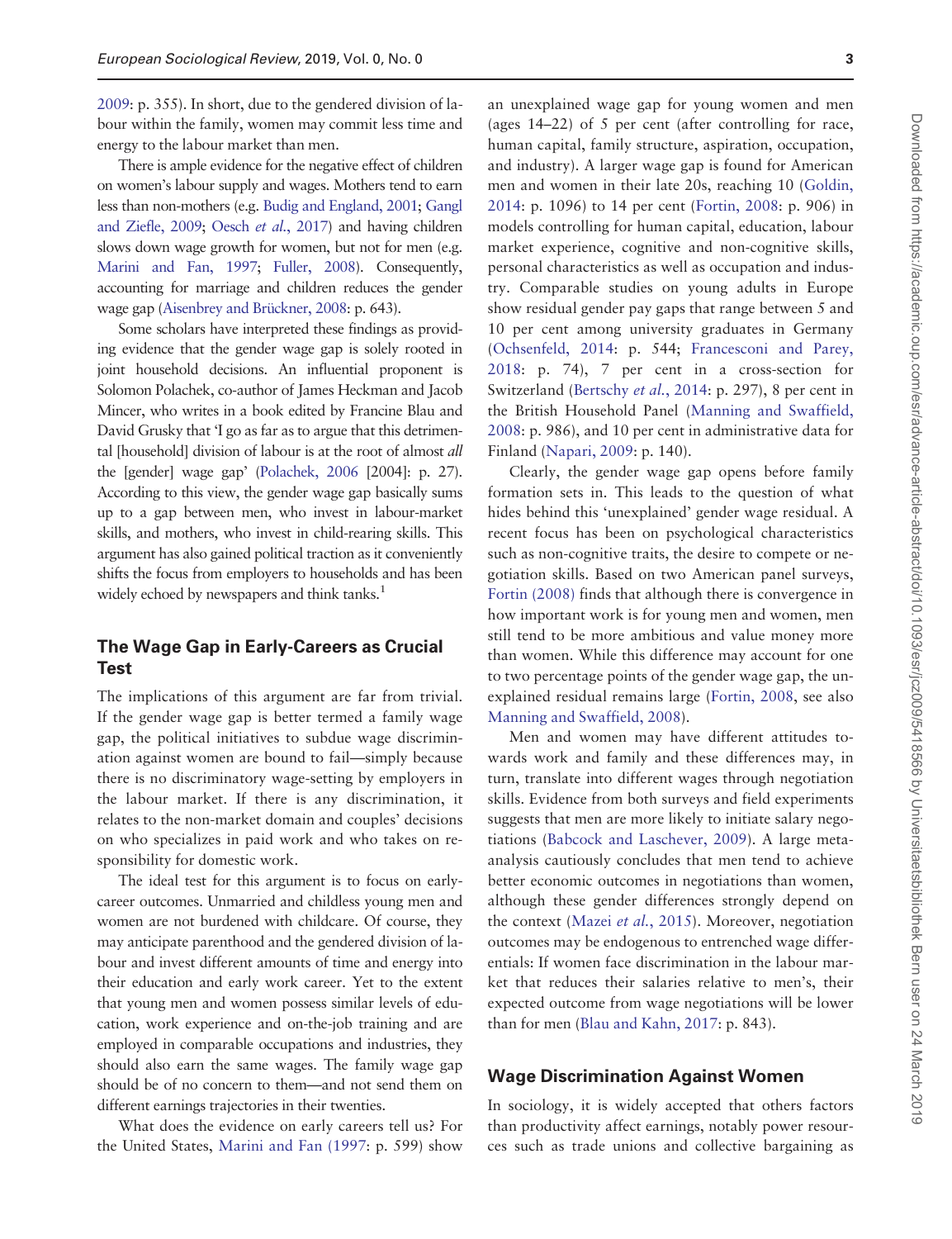well as social norms [\(Jacobs and Steinberg, 1990](#page-12-0)). Of particular relevance for our study is the social norm that grants men priority on the labour market. Especially in conservative gender regimes such as in Switzerland, men are encouraged to become breadwinners and women secondary earners.<sup>2</sup> This social norm is shared by both employees and employers and thus likely to translate into higher reference wages for men than women ([Lalive and Stutzer, 2010](#page-12-0)). Indeed, survey experiments systematically show that respondents attribute higher wages to men than women who possess identical skills and credentials—be it in the United States [\(Jasso and Webster, 1997](#page-12-0)), Germany ([Auspurg, Hinz](#page-11-0) [Sauer, 2017](#page-11-0)), or Switzerland ([Jann, 2003\)](#page-12-0).

These results raise the issue of gender discrimination, defined as unequal treatment of men and women on the sole basis of their gender [\(Pager and Shepherd, 2008:](#page-12-0) p. 182). In theory, a distinction is often made between tastebased discrimination—a dislike rooted in prejudice and stereotypes—and statistical discrimination where recruiters expect different groups to have different average productivity [\(Becker, 1957](#page-11-0)). In practice, the two types of discrimination may not be very different—because employers' productivity estimates are based more on beliefs and stereotypes than on statistical information about actual productivity [\(Tomaskovic-Devey and Skaggs, 1999:](#page-12-0) p. 424). For our definition of discrimination as unequal treatment on the basis of gender, it does not matter whether the underlying causes are stereotypes and/or statistical reasoning.

What matters more is that wage discrimination against women is not a merely academic topic. Most Western countries have legislation on equal pay—and this legislation leads to a multitude of grievances. The most telling example is the United Kingdom where there were no less than 145,000 equal pay claims over the period 2007–2010 [\(Gilbert, 2012:](#page-12-0) p. 138). Although only a minority of cases is settled in favour of the female claimants—[Deakin](#page-11-0) et al. [\(2015](#page-11-0): p. 385) quote a proportion of 20 per cent for 1976– 1998—the sheer numbers of claims suggest that wage discrimination against women is far from anecdotal. While the legal hurdles for equal pay claims are much higher in Switzerland [\(Lempen and Voloder, 2017](#page-12-0)), nothing suggests that the British labour market is an outlier. In 2010, Britain's raw gender pay gap was 18 per cent and thus close to the OECD average of 16 per cent—and lower than Switzerland's gap of 20 per cent ([OECD, 2012](#page-12-0): p. 167).

# Channels Through Which Family Roles Affect Wages

Our goal is to analyze whether the gender wage gap is solely due to family formation—men specializing in

labour-market skills and women in child-rearing skills or whether other mechanisms such as discrimination also play a role. We therefore need to account for the different channels through which family roles, and their anticipation, may affect the wages of young men and women. We distinguish three mechanisms.

A first channel relates to individuals' investment into education and skills before they enter the labour market. The earnings potential of young men and women may vary because of their social origin, intellectual ability, level of education and, importantly, field of study. Field of study is a central indicator of pre-market segregation. Women may cluster in different fields because of gendered socialization ([Polavieja and Platt, 2014](#page-12-0)) or because they anticipate part-time work and thus choose fields that lead to family friendly (and low-paid) occupations [\(Ochsenfeld, 2014:](#page-12-0) p. 537).

While this first mechanism tells us whether men and women enter the labour market with different skills and credentials, a second channel relates to the subsequent labour-market choices made by young adults. Gender segregation in the labour market may lead young women to take up employment in less rewarding occupations and industries than young men [\(England,](#page-11-0) [Allison and Wu, 2007](#page-11-0); [Murphy and Oesch, 2016](#page-12-0)). If young women anticipate career breaks, they may invest less time in acquiring job-specific skills [\(Polavieja,](#page-12-0) [2008](#page-12-0)) and benefit less from employers' on-the-job training ([Evertsson, 2004\)](#page-11-0). In addition, they may gain less work experience than men, which is particularly relevant because interruptions in the early career are costly in terms of future earnings ([Gangl and Ziefle, 2009](#page-11-0); [Bertrand, Goldin and Katz, 2010\)](#page-11-0).

A third channel relates to family formation. Although we exclude observations of respondents 3 years prior to having children, parental roles may be anticipated. If founding a family is a priority for many young women and making a career a priority for many young men, this may lead to differences in labourmarket behaviour that are unobserved—but which should show in respondents' attitudes towards work, family, and partnership when they enter the job market. Likewise, getting married may launch young men and women on different wage trajectories if marriage is interpreted by employers as a signal that their female employees will soon depart on maternity leave.<sup>3</sup>

Our analytical strategy is to systematically account for these influences of family formation on wages. We account for the first mechanism of pre-market skills and credentials by matching young men and women for their ability, level, and field of education before they begin to work. We account for the second mechanism of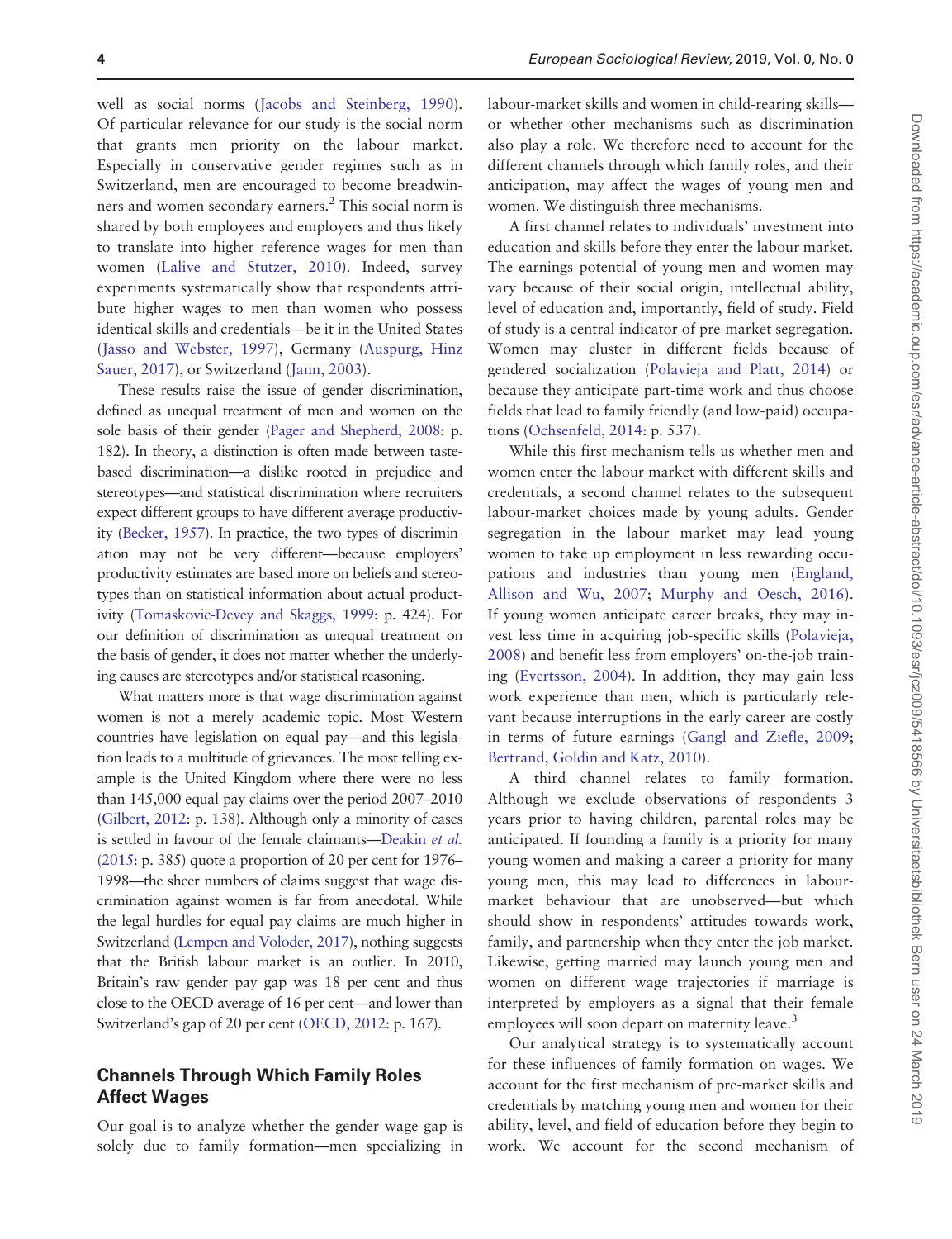employment segregation by additionally controlling for differences in labour-market behaviour such as occupation and industry, work experience and job-related human capital. We then account for the third mechanism of family formation by excluding from our analysis the wage observations of individuals 3 years before they have children and by additionally controlling for marriage and respondents' value orientations towards work, family, and partnership prior to labour market entry.

If our data still show a substantial gender wage gap after these three channels have been accounted for, we need to conclude that this gap cannot be solely attributed to different family roles and their anticipation.

# Institutional Context

We analyze the gender wage gap in early careers between men and women born in the mid-1980s. We do so for Switzerland, a country that combines a liberal labour market with a conservative gender regime. While the Swiss labour market shares common features with Austria and Germany such as the importance of vocational education, the close link between education and employment as well as collective bargaining set at the industry level, the institutions governing the employment relations are substantially more market-liberal. Employment protection is weak, coverage with collective bargaining low (below 50 per cent) and there is no legal minimum wage ([Murphy and Oesch, 2018\)](#page-12-0). The combination of market-liberal institutions, low levels of unemployment and strong work migration results in a very competitive labour market.

In terms of its gender regime, Switzerland clearly belongs to the group of conservative countries. At the national level, female suffrage was only introduced in 1971 and a gender-egalitarian marriage law brought into practice as late as 1988. In the family policy index developed by [Mandel and Semyonov \(2006:](#page-12-0) p. 1923), Switzerland is at the bottom of the ranking due to its gender-conservative welfare state, not far behind Germany and the United States.

#### Data

Our analysis uses the first cohort of a nationally representative dataset for Switzerland called 'Transitions from Education to Employment' (TREE) ([Gomensoro](#page-12-0) [and Meyer, 2017\)](#page-12-0). This longitudinal survey follows a youth cohort that participated in the PISA in 2000 when students were in their last year of compulsory schooling and thus around 16 years old. Individuals were surveyed each subsequent year until the age of 23 (until wave 7).

Wave 8 was conducted 3 years later (at the age of around 26) and wave 9 four years later (in 2014 when respondents were around 30).

Using the TREE dataset has several advantages. It is a cohort study that contains detailed information about the educational pathways and job characteristics. In addition, it is based on the PISA study in which pupils take a standardized test in reading literacy, providing us with information on respondents' reading skills and hence with a proxy for their general intellectual ability [\(Duckworth, Quinn and Tsukayama, 2012](#page-11-0)).

The initial baseline sample of the first wave of TREE consisted of 5,528 respondents. Over nine waves, attrition reduced the number to 3,142 respondents. As we are interested in individuals' behaviour in the labour market and thus need people to earn wages, we can only use 25 per cent of all observations (3,154 individuals and 6,875 observations). We determine the year of labour-market entry, and thus the first relevant job, based on the information that respondents had finished their full-time education and worked at least 2 days full-time in their main job as wage-earners. This leaves us with 3,043 individuals and 6,676 observations. We further account for the possibility that men and women anticipate family formation by restricting our analytical sample to those wage observations that were measured at least 3 years before the  $r$ espondents had their first child  $(-14$  per cent of all observations). Limiting our analytical sample to those observations without missing values on all of our control variables leaves us with an analytical sample of 1,862 persons and 3,635 person-years.<sup>4</sup>

A drawback of the cohort design is that respondents with tertiary education enter the labour market later and therefore contribute fewer wage observations to the analysis. This problem is heightened in TREE because the time lags between waves increase after respondents reach their mid-twenties. We therefore provide a robustness check by resorting to a second longtiudinal survey, the Swiss Graduate Survey. This cohort study only includes individuals who finished higher education in 2008 and who were surveyed 1 and 5 years after the end of their studies (in 2009 and 2013, respectively).

The Graduate Survey covers about the same time period in which TREE respondents finished their tertiary education. To make the two datasets as comparable as possible, we restrict our analytical sample of the Graduate Survey to individuals who are in the same birth cohort as the individuals in TREE. Whenever possible, we use the same variables and operationalized them in the same way as in TREE. The two waves of the Graduate Survey provide us with complete observations for the wages of 840 persons and 1,169 person-years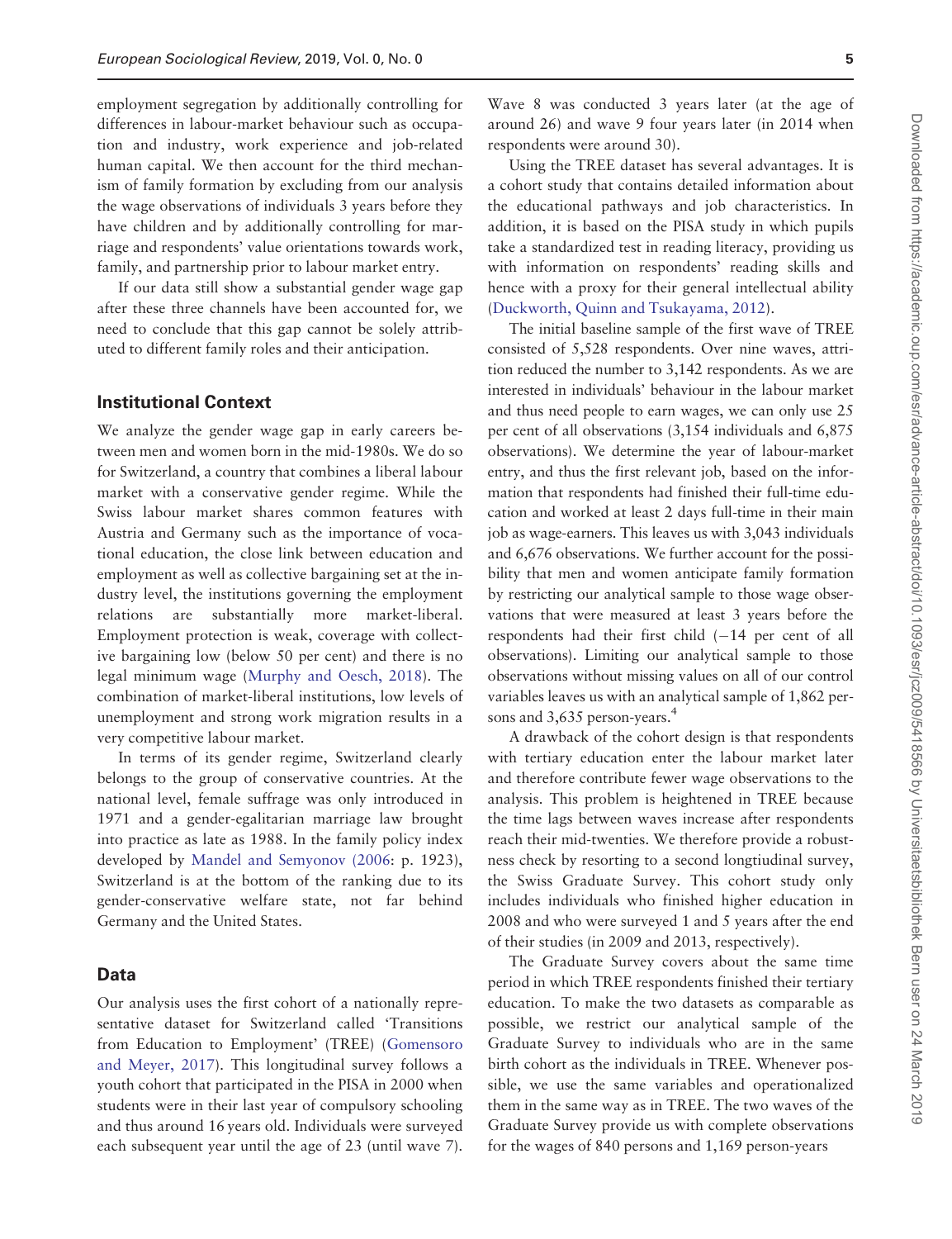#### Measures and Matching Method

Our dependent variable is the natural logarithm of respondents' gross monthly wage in Swiss Francs (CHF), standardized for a full-time job (40 hours per week) and adjusted for inflation.<sup>5</sup> We exclude potential outliers by dropping monthly wages that are implausibly low (below 2,000 CHF) or high (above 20,000 CHF) for a full-time job in people's twenties.

The main challenge of our analysis is to compare the wages of men and women who are as similar as possible in terms of intellectual ability, human capital, and labour market behaviour. Our solution is to match men and women based on their socio-demographic and educational credentials before they enter the labour market. We use the matching method of entropy balancing [\(Hainmueller, 2012](#page-12-0)) which reweights the treatment and control group by assigning scalar weights to each sample unit so that the two groups match exactly on the specified moments of a set of covariates.<sup>6</sup>

We account for the first channel by matching men to women on the basis of their socio-demographic characteristics: age in months, place of birth in or outside of Switzerland, years of residency in Switzerland, family structure, respondents' social origin as measured with ISEI of both parents, and cultural capital.<sup>7</sup> We then match men to women based on their educational ability by using the plausible PISA reading literacy scores, the school track attended in 9th grade as well as the number, type and field of the educational certificates achieved before entering the labour market.<sup>8</sup> The final matching weight was calculated by simultaneously including all the variables used in the previous weights. [Supplementary Table W.1](https://academic.oup.com/esr/article-lookup/doi/10.1093/esr/jcz009#supplementary-data) shows that our matched groups of men and women look very much alike.

While we account for the first channel by using a matching method, we use a regression approach to add further variables in later waves that relate to the two subsequent channels. The second channel relates to the labour market where we control for further educational certificates, previous work experience before they entered the labour market (such as work experience in student jobs in months) and the number of jobs held so far (with an additional squared term as many job switches may send a negative signal). We determine the characteristics of the current job with a large selection of measures, notably occupation (10 ISCO groups) and industry (19 sectors).<sup>9</sup>

We use three indices on self-reported job characteristics to account for Becker's assumption that women choose employment that is less strenuous and demanding: (i) strain in work environment (such as dust, uncomfortable temperatures, insufficient set-up of the

workplace), (ii) variety of tasks (possibility to learn new things, diversified tasks, skills can be applied fully); (iii) autonomy (influence about job tasks, possibility to choose solutions, possibility to work independently).

The third channel relates to the anticipation of family formation. We control for marriage (and an interaction between marriage and gender) as a potential signal to employers that the respondent may soon have children. Moreover, we account for respondents' attitudes towards work, partnership, and family by using three indices developed by [Watermann \(2000\).](#page-12-0) These attitudes are measured before individuals enter the labour market (as an average over the waves preceding labour market entry). Although it is not uncommon to include attitudes in wage equations (see [Fortin, 2008:](#page-11-0) pp. 885–886, [Manning and Swaffield, 2008:](#page-12-0) p. 1014), they should only be relevant for earnings if they translate into concrete behaviour: into educational choices and labour market behaviour. [Supplementary Table W.2](https://academic.oup.com/esr/article-lookup/doi/10.1093/esr/jcz009#supplementary-data) provides the descriptive statistics for all the variables.

#### Analytical Strategy

In our longitudinal data, wage observations are measured repeatedly for the same individuals. We account for this nested data structure and the non-independence of wage observations over time by estimating a random-effects model. We use the years of experience as time variable and the interaction of experience with sex in order to examine whether wage growth differs between the sexes.

Fixed-effects models would be preferable in order to limit unobserved heterogeneity. Yet since sex does not change over time, it is impossible to estimate such a within-effect. Still, we run fixed-effects models with interactions between sex and all independent variables to allow for the possibility that certain characteristics lead to higher wage returns for one sex than the other. Finally, we use a 2-fold Blinder-Oaxaca decomposition with coefficients based on a pooled regression over both groups (e.g. [Oaxaca, 1973](#page-12-0); [Jann, 2008\)](#page-12-0) in order to assess how much of the gender wage gap can be attributed to different skills and jobs—and how much is due to other unobserved sources. In order to base the decomposition on the largest number of wage observation possible, we use for each individual the first wage observation in their first year on the labour market. All our analyses are weighted with the survey weights. $10$ 

## Results on the Gender Wage Gap

[Figure 1](#page-6-0) presents the mean earnings of men and women in their early career over different waves and thus for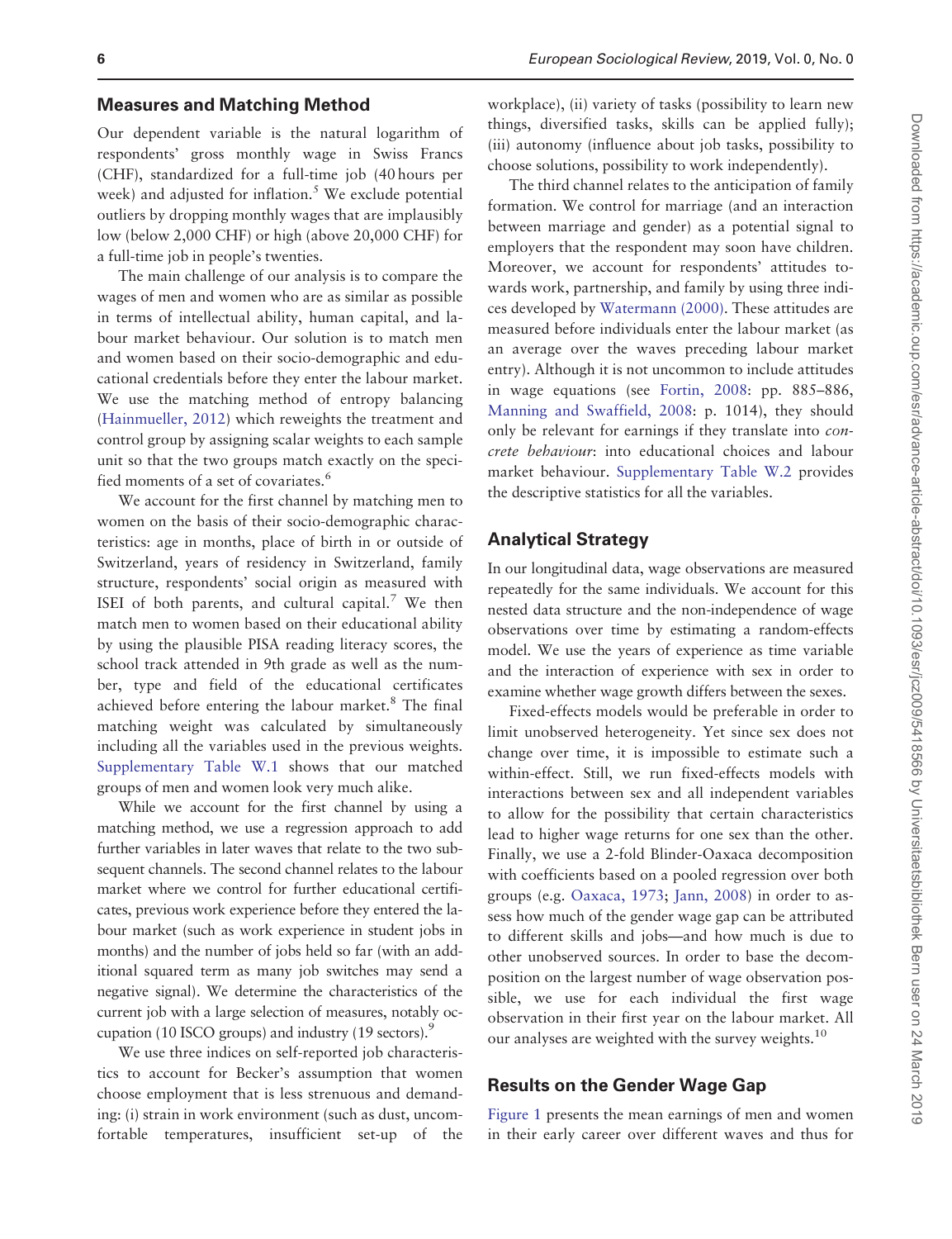<span id="page-6-0"></span>

Figure 1. Mean earnings of men and women over the early career (with 95 per cent confidence intervals)

different ages (left-hand panel) as well as for different durations of work experience (right-hand panel). In the left-hand panel, we see that except for the entry age of 18.5 years, men earn more than women for all ages. While the difference is sizeable between 19.5 and 21.5 years, it is small for the latter ages and not statistically significant. However, the individuals in our cohort vary in their years of education and do not enter the labour market at the same age. The left-hand panel thus does not properly distinguish between wage growth due to experience and wage growth due to the later entry in the labour market of individuals with higher education.

Therefore, we examine wage growth over the first 5 years of labour market experience in the right-hand panel. We censor work experience after 5 years to avoid a sample selection bias because few individuals in our sample have more work experience than 5 years—and they tend to be a selected group of early school leavers with lower educational degrees. Again, we find men to have consistently higher wages than women from the start of their career. The difference widens after 2 years of work experience and becomes statistically significant, but decreases again after 4 years.

As these descriptive analyses compare men and women who enter the labour market at different ages, with different educational degrees and different amounts

of work experience, we need to analyze the wage gap in a multivariate setting. [Table 1](#page-7-0) shows the key coefficients of a random intercept model that matches men to women based on their socio-demographic characteristics and educational attainment as explained above (for all coefficients, see [Supplementary Table W.3\)](https://academic.oup.com/esr/article-lookup/doi/10.1093/esr/jcz009#supplementary-data).

The baseline model 0 simply presents the estimates from the random-effects model without any matching or independent variables. It shows a raw wage gap of 5.4 per cent in favour of men. When introducing work experience as a measurement of time, we find a gender wage gap of 4.7 per cent in favour of men. If we match the male sample to the female sample according to their social origin in model 1.1 and their intellectual ability in model 1.2, the wage gap in favour of men increases to 7.2 per cent (model 1.1) and 8.8 per cent (model 1.2) respectively because young women tend to have higher cultural capital and better reading abilities. Matching on the educational certificates before they enter the labour market leaves the gender wage gap at 8.8 per cent (model 1.3) as women have on average higher educational credentials than men. However, if we account for the fields of study (or fields of vocational training), the wage gap drops to 4.5 per cent (model 1.4). This may be due because men choose more rewarding fields of study—or because male-dominated occupations are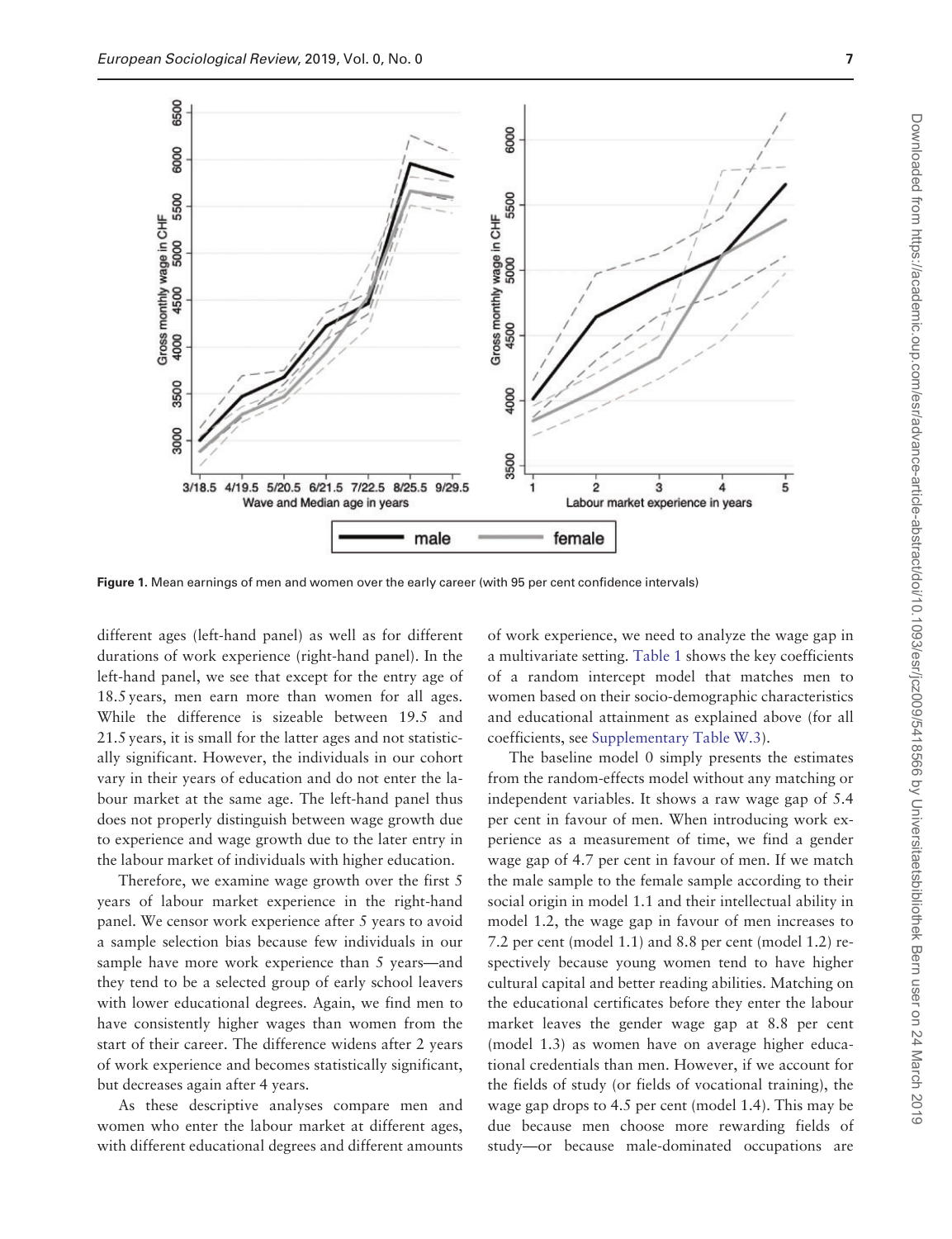<span id="page-7-0"></span>

|                                                          |                                                                                                                                                                                                 |                        |                       | Table 1. The effect of gender on (log) monthly earnings for the three channels (random-effects model with matching) |                                                                                             |                            |                     |                                 |                                                                                                                                                                                                                                                                                                                                                                                                                                                                                                                                                                                        |                                   |                     |                         |                        |                      |                             |
|----------------------------------------------------------|-------------------------------------------------------------------------------------------------------------------------------------------------------------------------------------------------|------------------------|-----------------------|---------------------------------------------------------------------------------------------------------------------|---------------------------------------------------------------------------------------------|----------------------------|---------------------|---------------------------------|----------------------------------------------------------------------------------------------------------------------------------------------------------------------------------------------------------------------------------------------------------------------------------------------------------------------------------------------------------------------------------------------------------------------------------------------------------------------------------------------------------------------------------------------------------------------------------------|-----------------------------------|---------------------|-------------------------|------------------------|----------------------|-----------------------------|
| Dataset                                                  |                                                                                                                                                                                                 |                        |                       |                                                                                                                     |                                                                                             |                            |                     |                                 | TREE                                                                                                                                                                                                                                                                                                                                                                                                                                                                                                                                                                                   |                                   |                     |                         |                        |                      | Graduate<br>Survey<br>Swiss |
|                                                          | Baseline model                                                                                                                                                                                  |                        |                       | Chamel 1: initial potential                                                                                         |                                                                                             |                            |                     | Channel 2: labour market        |                                                                                                                                                                                                                                                                                                                                                                                                                                                                                                                                                                                        |                                   |                     | Channel 3: anticipation |                        | Final model          | Final model                 |
| Model                                                    | 0.1                                                                                                                                                                                             | 0.2                    | $\Xi$                 | 1.2                                                                                                                 | 1.3                                                                                         | 1.4                        | 1.5                 | 2.1                             | 2.2                                                                                                                                                                                                                                                                                                                                                                                                                                                                                                                                                                                    | 2.3                               | 3.1                 | 3.2                     | 3.3                    | $\overline{}$        | 4                           |
| Matched on                                               | J.                                                                                                                                                                                              | f,                     | origin<br>Social      | Ability                                                                                                             | to employ.<br>Education<br>prior                                                            | of study /<br>VET<br>Field | ₹                   | $\equiv$                        | $\equiv$                                                                                                                                                                                                                                                                                                                                                                                                                                                                                                                                                                               | $\equiv$                          | $\overline{AB}$     | $\overline{a}$          | ₹                      | $\overline{AB}$      | $\equiv$                    |
| Independent<br>variables                                 | I                                                                                                                                                                                               | Ï                      | I                     | I                                                                                                                   |                                                                                             | $\overline{1}$             | I                   | related<br>human<br>Job         | characteristics<br>$_{\rm{Job}}$                                                                                                                                                                                                                                                                                                                                                                                                                                                                                                                                                       | variables<br>All labour<br>market | Marriage            | Values                  | and values<br>Marriage | $\overline{AB}$      | $\overline{a}$              |
| Female                                                   | $-0.054***$<br>(0.012)                                                                                                                                                                          | $-0.047***$<br>(0.014) | $-0.072**$<br>(0.023) | $-0.088***$<br>(0.024)                                                                                              | $-0.088***$<br>(0.026)                                                                      | $-0.045$<br>(0.026)        | $-0.040$<br>(0.026) | capital<br>$-0.046*$<br>(0.018) | $-0.044*$<br>(0.019)                                                                                                                                                                                                                                                                                                                                                                                                                                                                                                                                                                   | $0.048**$<br>(0.015)              | $-0.040$<br>(0.026) | $-0.032$<br>(0.028)     | $-0.032$<br>(0.028)    | $-0.036*$<br>(0.015) | $-0.048*$<br>(0.023)        |
| Experience                                               |                                                                                                                                                                                                 | $0.052***$             | $0.050***$            | $0.051***$                                                                                                          | $0.052***$                                                                                  | $0.043***$                 | $0.043***$          | $0.035***$                      | $0.038***$                                                                                                                                                                                                                                                                                                                                                                                                                                                                                                                                                                             | $0.030***$                        | $0.044***$          | $0.045***$              | $0.046***$             | $0.032***$           | $0.028***$                  |
| in years                                                 |                                                                                                                                                                                                 | (0.002)<br>$-0.004$    | (0.003)<br>0.003      | (0.003)<br>0.001                                                                                                    | (0.003)                                                                                     | (0.006)<br>0.010           | (0.006)             | (0.004)<br>0.006                | (0.004)                                                                                                                                                                                                                                                                                                                                                                                                                                                                                                                                                                                | (0.003)                           | (0.006)<br>0.009    | (0.005)                 | (0.005)                | (0.003)<br>0.005     | (0.008)                     |
| Experience<br>Female x                                   |                                                                                                                                                                                                 | (0.003)                | (0.004)               | (0.004)                                                                                                             | (0.004)<br>0.001                                                                            | (0.006)                    | (0.007)<br>0.009    | (0.005)                         | (0.005)<br>0.005                                                                                                                                                                                                                                                                                                                                                                                                                                                                                                                                                                       | (0.004)<br>0.006                  | (0.007)             | (0.006)<br>$0.007$      | (0.006)<br>0.006       | (0.004)              | $-0.012$<br>(0.009)         |
| Constant                                                 | $8.457***$                                                                                                                                                                                      | $8.334***$             | $8.315***$            | $8.330***$                                                                                                          | $8.330***$                                                                                  | $8.294***$                 | $8.290***$          | $7.963***$                      | 8.561***                                                                                                                                                                                                                                                                                                                                                                                                                                                                                                                                                                               | $3.433***$                        | $8.290***$          | $8.589***$              | $8.598***$             | $8.510***$           | $8.774***$                  |
|                                                          | (0.010)                                                                                                                                                                                         | (0.011)                | (0.020)               | (0.022)                                                                                                             | (0.025)                                                                                     | (0.021)                    | (0.022)             | (0.011)                         | (0.122)                                                                                                                                                                                                                                                                                                                                                                                                                                                                                                                                                                                | (0.139)                           | (0.022)             | (0.117)                 | (0.118)                | (0.145)              | (0.141)                     |
| work autonomy, canton of the firm, and size of the firm. | Ability: PISA reading literacy, type of lower-secondary school.<br>Standard errors in parentheses, $*P < 0.05$ , $* * P < 0.01$ ,<br>TREE: $N_{individuals} = 1,781, N_{observations} = 3,524.$ |                        |                       | Swiss Graduate Survey 2009 and 2013: Nindividuals = 840, Nobservations = $1,169$ .<br>*** $P < 0.001$ .             | Values: attitudes towards family and partnership, intrinsic and extrinsic work orientation. |                            |                     |                                 | Job characteristics: ISCO 1-digit, sector, working hours per week, number of subordinates, permanent/fixed-term contract, paid hourly/monthly, night shifts and week-end shifts, strain in work environment, variety of tasks,<br>Job related human capital: experience before labour market entry, highest educational credential in a given wave, number of jobs (squared), month, and year labour market entry.<br>Social origin: age in months, country of birth, language spoken at home, years of residence in Switzerland, family structure, ISEI of parents, cultural capital. |                                   |                     |                         |                        |                      |                             |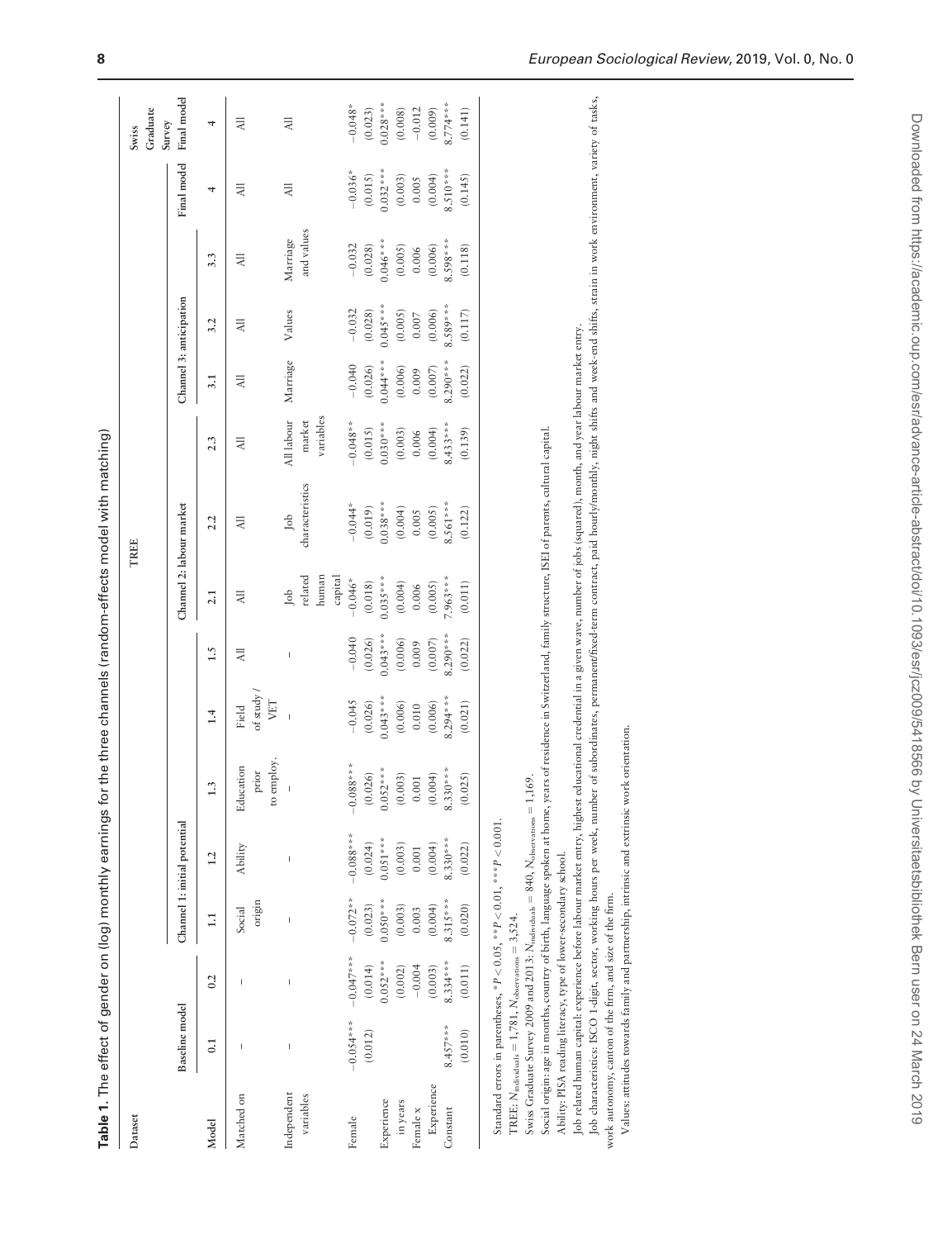better paid [\(Murphy and Oesch, 2016](#page-12-0)). If we finally match the two sexes on all the 15 variables assessed before they enter the labour market, we find an unexplained wage gap of 4 per cent.

We account for the second channel by adding variables that measure job-related human capital. The wage gap amounts to 4.6 per cent (model 2.1). When including the characteristics of the current job (but removing job-related human capital), the gender wage gap remains basically unchanged at 4.4 per cent (model 2.2). Clearly, the demands and strains of a job do not explain why young men earn higher wages than young women. When including all the variables related to models 1 (education) and 2 (labour market), the gender wage gap is 4.8 per cent (model 2.3). This complete model accounts for all the (observed) variables directly related to work productivity—education, skills, and job characteristics—and thus probably corresponds to the model that would be used for the determination of equal pay between the sexes.

We account for the third channel by including variables that directly relate to the anticipation of parenthood such as marriage (interacted with gender) and attitudes towards work and the family. When interpreting these models, please note that equal pay commissions would be unlikely to consider values and civil status as legitimate determinants of wages. When accounting for marriage, we find a gender wage gap of 4.0 per cent (model 3.1). If we add values towards work, family and partnership (but remove marriage), the unexplained wage gap in favour of men reduces to 3.2 per cent (model 3.2). The joint information on marriage and values also leaves us with a gap of 3.2 per cent (model 3.3). Finally, if we add all the variables of channels 1–3 in the same model, we find a gender wage gap of 3.6 per cent (model 4).

In terms of wage growth, our models show that each additional year of work experience is rewarded, all else equal, with an increase of about 3 per cent. The interaction effect of experience with gender is very small and not statistically significant. This suggests that wages evolve in parallel for men and women over the first few years of work experience.

# Robustness Tests

Given the statistical controversy over the question of the gender wage gap [\(Blau and Kahn, 2017](#page-11-0): p. 832), we run several sensitivity tests to see whether our results are robust (see [Table A1](#page-13-0) in the appendix). When estimating our model without outliers in wages, large matching weights, or influential observations, the wage gap gets slightly larger. In contrast, omitting the sampling

weights reduces the wage gap. However, the results remain basically unchanged. If we further use different matching weights—weights in which women are balanced on men's characteristics (rather than men on women's characteristics)—the gender wage gap in model 4 increases to 6.4 per cent. This suggests that the wage gaps reported in [Table 1](#page-7-0) of between 3.6 (model 4) and 4.8 per cent (model 2.3) may be lower-level estimates.

In a next step, we analyze the earnings of young men and women with a different dataset, the Swiss Graduate Survey that followed school leavers 1 and 5 years after they had obtained a degree in higher education. By replicating our analysis for the same birth cohort, but a dataset that only includes people with tertiary education, we take into account that these individuals contribute fewer wage observations to TREE because they enter the labour market in later waves. While TREE provides us with a richer set of controls, the Graduate survey reduces heterogeneity between men and women by covering one single educational and birth cohort: individuals of the same age who had obtained a tertiary degree in the same year.

We estimate again a random-effects model where we match men and women on initial socio-demographic characteristics and intellectual potential (notably final grades) and then add control variables for the type and field of education as well as job characteristics. The results for the Graduate survey show a coefficient of 4.8 per cent in favour of men (see last column of [Table 1](#page-7-0)). The gender wage gap among graduates from higher education thus resembles the 4–5 per cent obtained for the general youth population found with TREE.

With the exception of work experience which we interacted with gender, our random-effects models assume that men and women are rewarded identically for all their characteristics (such as a given education or occupation). We thus run separate fixed-effects models for gender to account for (time-constant) unobserved heterogeneity among men and women. We do so by including interaction terms between gender and all timevarying covariates. These results also suggest that the initial years of work experience lead to comparable wage returns for men and women (see [Table A2](#page-13-0) in the appendix). While men have higher wages than women from the onset of their career, the evolution of wages does not seem to differ over the first few years of work experience.

# Decomposition of the Gender Wage Gap

In a last analysis, we turn to the Blinder-Oaxaca decomposition method and distinguish the proportion of the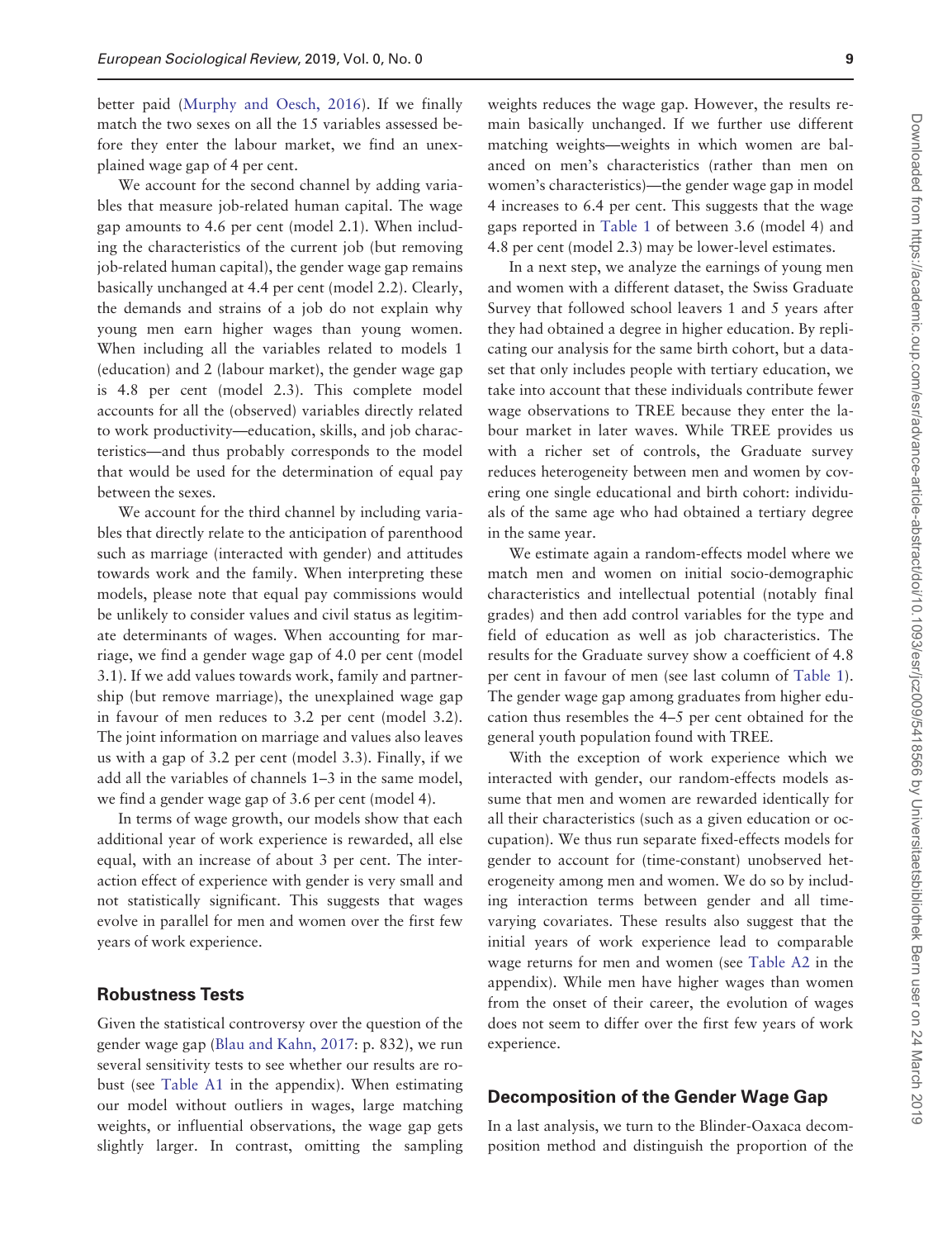

Figure 2. Blinder-Oaxaca decomposition of the gender wage gap (in percentage points)

gender wage gap that is attributable to the unequal endowment with productive characteristics between the sexes (the explained part of the gender wage gap) and the proportion that is due to men getting higher rewards for the same productive characteristics (the unexplained part of the gender wage gap) (see Figure 2 and [Supplementary Table W.4](https://academic.oup.com/esr/article-lookup/doi/10.1093/esr/jcz009#supplementary-data)). For this analysis, we added the measures on which we matched men and women as independent variables in order to be able to quantify their contribution to the gender wage gap. For each individual, wages correspond to the first year of labour market experience.

Consistent with most of the random-effects models shown in [Table 1](#page-7-0) above, we find a gender wage gap of 4.9 per cent. The explained part is small  $(-1.4$  percentage points). The only observable attribute that makes a significant difference are job characteristics: Young men work in jobs that are more rewarding than jobs held by women. All the other attributes turn out to be not statistically significant, although they suggest that young women should earn higher wages based on obtaining more human capital after labour market entry. However, the main result of [Table 1](#page-7-0) is that men and women born in the 1980s differ little in terms of human capital and labour market behaviour before they have children. This leaves us puzzling over the reasons behind the gender wage gap.

# Conclusion

This article examined the argument that men and women's wage trajectories do not diverge prior to family formation. For this reason, we analyzed the wages of a birth cohort of young men and women over the first years of their career, before families are formed and partners specialize in either care or paid work. Our argument is that if unequal wages are exclusively caused by differential investment into employment and child-rearing, we should not observe, for a given skill-set and job, a gender wage gap before men and women have children.

Our evidence does not support the idea that the gender wage gap is solely explained by family formation. Our two panel datasets show that the gender wage gap already exists at the start of the career—and neither educational attainment nor labour market choices explain this disparity. We match the two sexes on their initial productive potential, we control for multiple differences in job characteristics and we even account for the presence of children, marriage and attitudes towards work and family—three features that equal pay commissions would certainly deem inadmissible. Whatever we do, we still find a gender wage gap.

At the bottom line, when using two different panel datasets of young workers in Switzerland, we find a residual wage gap of 3–6 per cent in favour of men. Downloaded from https://academic.oup.com/esr/advance-article-abstract/doi/10.1093/esr/jcz009/5418566 by Universitaetsbibliothek Bern user on 24 March 2019 Downloaded from https://academic.oup.com/esr/advance-article-abstract/doi/10.1093/esr/jcz009/5418566 by Universitaetsbibliothek Bern user on 24 March 2019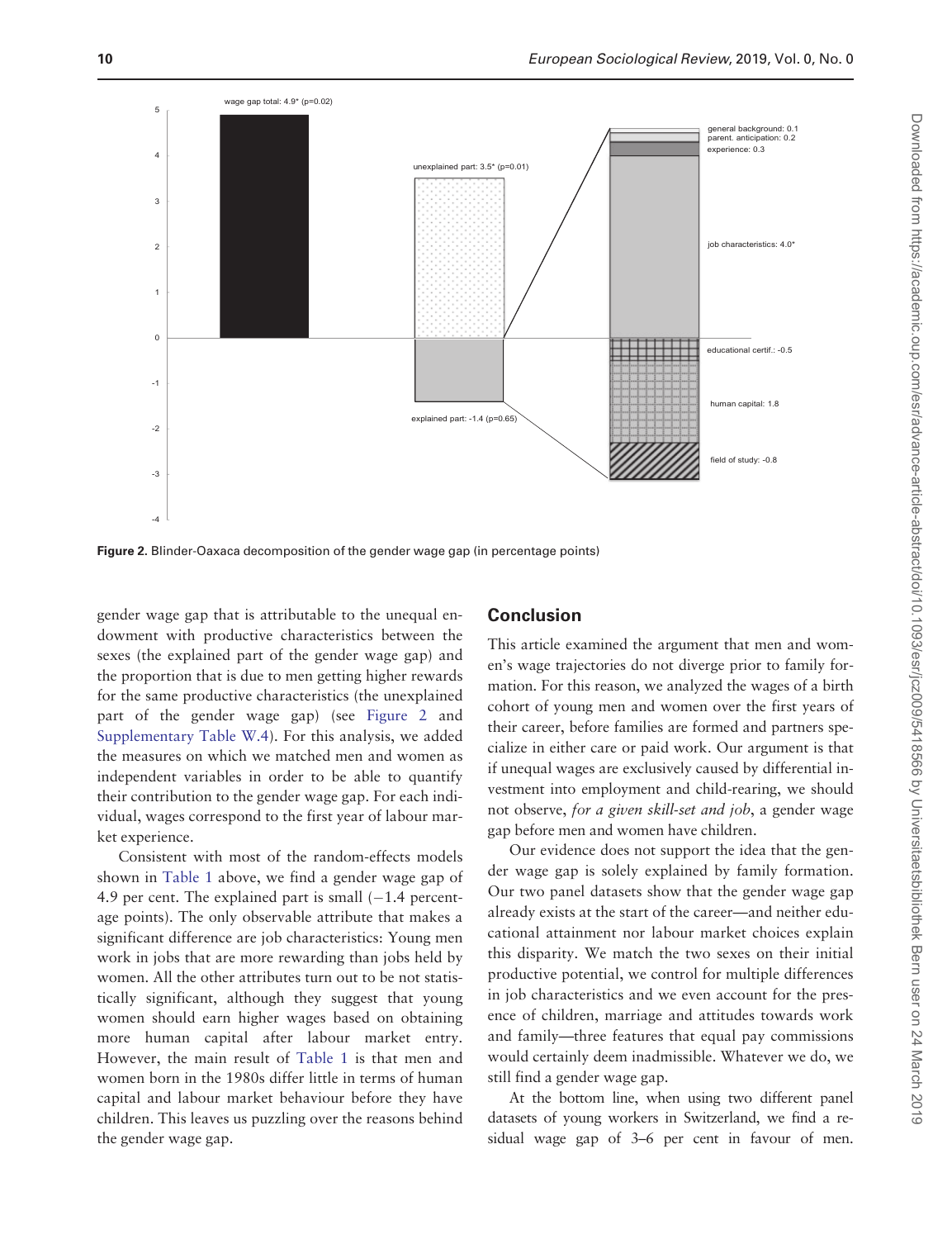Translated into annual wages, this means that young women lose out on half a monthly wage each year in comparison to young men with the same productive characteristics. This result is consistent with the findings from other European studies that report net wage penalties for young women of 5–10 per cent (Francesconi and Parey) or 6 per cent in Germany [\(Ochsenfeld, 2014](#page-12-0)), 7 per cent in Switzerland ([Bertschy](#page-11-0) et al., 2014, [Korber 2019](#page-12-0): 113), 8 per cent in Britain [\(Manning and Swaffield, 2008](#page-12-0)), and 10 per cent in Finland ([Napari, 2009](#page-12-0)). Our findings suggest that the gender wage gap remains constant over the first few years of careers as wages evolve in parallel for young men and women.

Clearly, the household division of labour does not explain 'basically all the gender wage gap' [\(Polachek,](#page-12-0) [2006](#page-12-0): p. 27) and the gender wage gap cannot be reduced to a family wage gap between men and mothers. Of course, the gendered division of labour in households with children strongly penalizes mothers' careers and wages—the evidence is clear for the United States [\(Budig](#page-11-0) [and England, 2001](#page-11-0)), Western Europe [\(Gangl and Ziefle,](#page-11-0) [2009](#page-11-0)) as well as for Switzerland (Oesch et al.[, 2017](#page-12-0)). However, this is only part of the story. Our data suggest that young women earn lower wages than young men having comparable skills and working in comparable jobs long before they have children.

In the social sciences, scholars have become increasingly cautious in inferring discrimination from observational data. An unexplained wage gap of 3–6 per cent per se does not provide conclusive evidence for discrimination. However, to the extent that our two cohort studies provide us with homogenous samples and detailed measures of intellectual capacity, educational credentials, and labour market characteristics, we are hard pressed to find another plausible explanation. In this context, the US Supreme Court had ruled in 1977 that 'where gross statistical disparities can be shown, they alone may in a proper case constitute prima facie proof of a pattern or practice of discrimination' [\(Meier, 1986](#page-12-0): p. 271).

Without an experimental design or firm-level data, we refrain from making such a strong statement. It should, however, be noted that the unexplained wage gap may not only overstate the extent of discrimination (if men have higher unmeasured productivity). It may also understate its extent if women have better unmeasured characteristics such as social skills or if an explanatory variable such as work experience, executive status or type of occupation have themselves been affected by discrimination [\(Blau and Kahn, 2017:](#page-11-0) p. 832).

Gary [Becker \(1957\)](#page-11-0) made the famous prediction that discriminatory employers would eventually be priced out of the market in competitive labour markets. Over the period of our study, the Swiss labour market has been close to full employment and remains much less regulated in terms of labour law and collective bargaining than its neighbours Austria, Germany, France, or Italy. Yet although Switzerland has one of Europe's most competitive labour markets, we still find an unexplained gender wage gap of 3– 6 per cent. The expectation that market forces will gradually eliminate the unequal treatment of men and women therefore seems overly optimistic. The invisible hand of the market has not done the job so far. It may now be time to rely more strongly on the visible hand of equal pay policies.

#### **Notes**

- 1 For the United Kingdom, see the Telegraph 'The gender pay gap is about motherhood. Everything else is just noise', Zoe Strimpel, 7. 4. 2017. For the US, see VOX 'A stunning chart shows the true cause of the gender wage gap: the gender wage gap is really a child care penalty', Sara Kliff, 19. 2. 2018. For Switzerland see: Avenir Suisse 'Gleichstellung, warum der Arbeitsmarkt nicht versagt' [Equal gender rights, why the labour market does not fail], November 2015.
- 2 Note that this arrangement was enshrined in Switzerland's marriage law until 1988, giving husbands the status as legal head of family from whom wives needed the consent in order to take on paid employment.
- 3 Note that in Switzerland over 75 per cent of children are born to married couples in the 2010s (Swiss Federal Office of Statistics).
- 4 We are able to impute some missing data by assigning the value of the precedent year to a missing value if the information in the waves before and after a missing data point indicates no change. Additional analyses show that our results remain unchanged if we omit some of the control variables with many missing observations and analyze the models with a larger sample.
- 5 Wages and working hours are self-reported. Respondents could either specify the gross wage (76.3 per cent) or net wage (24.6 per cent). Further, they were asked whether they earn a monthly (89.3 per cent) or an hourly (10.7 per cent) wage. Additional wage components like a 13th monthly wage were included. The working hours are actual working hours and therefore include over-time work.
- 6 This method has the advantage that it prevents possible misspecifications of the propensity score model which could increase the bias on observed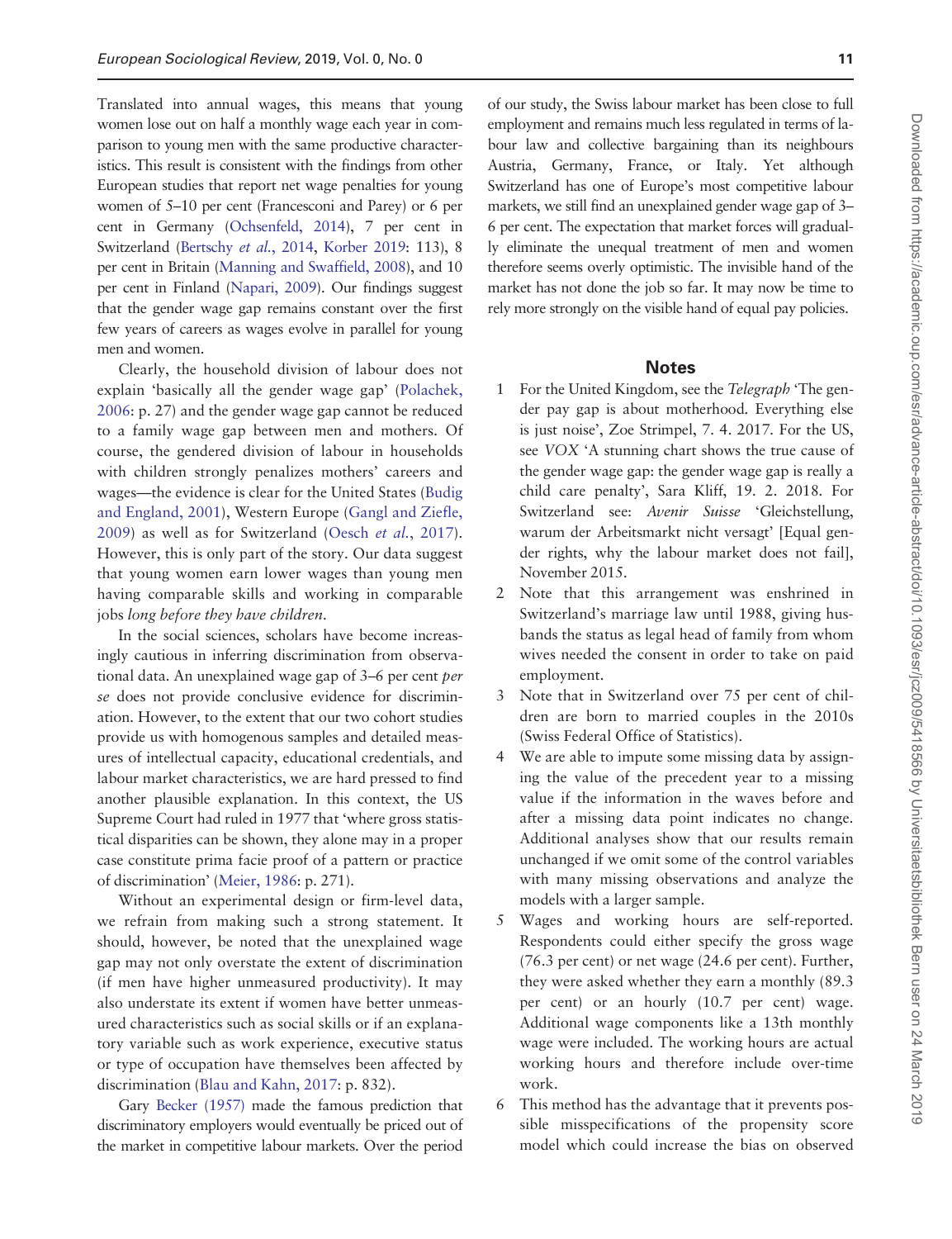<span id="page-11-0"></span>variables post-matching (see [Hainmueller, 2012](#page-12-0); Diamond and Sekhon, 2013). Our matching is done for individuals in the final sample. For all the different matching weights produced, all covariates are balanced on the third order of moment.

- 7 Cultural capital was measured as an index combining the frequency with which parents visited museums, theaters, and classical concerts with their children.
- 8 Educational certificates are differentiated into 11 categories. For the initial matching, we use four variables on educational certificate: the first and second educational certificate at the upper secondary level as well as the first and second certificate at the tertiary level. We use a 14-category variable to describe the field of education of the first and second educational certificate at the upper secondary and a 10-category variable for the tertiary level. In the matching procedure, we also consider the number of certificates respondents achieved before entering the labour market.
- 9 Additionally, we control for the canton of the firm, size of the firm, working hours per week, number of subordinates, permanent or fixed-term contract, night shifts and week-end shifts, the way the salary is reported (hourly/monthly) and the month and year they entered the labour market.
- 10 The Stata syntax of the analysis is available at the GESIS datorium:<https://datorium.gesis.org>

# Supplementary Data

[Supplementary data](https://academic.oup.com/esr/article-lookup/doi/10.1093/esr/jcz009#supplementary-data) are available at ESR online.

#### Acknowledgements

This research was supported by the Swiss National Centre of Competence in Research 'LIVES' on Overcoming Vulnerability: Life course perspectives, financed by the Swiss National Science Foundation (grant number: 51NF40-160590). For their comments, we are grateful to the seminar participants in Milano (ECSR), New York (RC28), Venice (Rational Choice) and Zurich (TREE) as well as to the TREE team of the University of Berne and our colleagues Rudy Farys, Maïlys Korber and Patrick McDonald. We also benefitted greatly from the comments made by the three anonymous reviewers and the associate editor Marie Evertsson.

### References

Aisenbrey, S. and Brückner, H. (2008). Occupational aspirations and the gender gap in wages. European Sociological Review, 24, 633–649.

- Auspurg, K., Hinz, T. and Sauer, C. (2017). Why should women get less? Evidence on the gender pay gap from multifactorial survey experiments. American Sociological Review, 82, 179–210.
- Babcock, L. and Laschever, S. (2009). Women Don't Ask: Negotiation and the Gender Divide. Princeton: Princeton University Press.
- Becker, G. S. (1957). The Economics of Discrimination. Chicago: University of Chicago Press.
- Becker, G. S. (1985). Human capital, effort, and the sexual division of labour. Journal of Labour Economics, 3, 33–58.
- Bertrand, M., Goldin, C. and Katz, L. F. (2010). Dynamics of the gender gap for young professionals in the financial and corporate sectors. American Economic Journal: Applied Economics, 2, 228–255.
- Bertschy, K. et al. (2014). Gender wage gap at career entry. A quantitative analysis for Switzerland. Swiss Journal of Sociology, 40, 279–305.
- Blau, F. D. and Kahn, L. M. (2017). The gender wage gap: extent, trends, and explanations. Journal of Economic Literature, 55, 789–865.
- Budig, M. and England, P. (2001). The wage penalty for motherhood. American Sociological Review, 66, 204–225.
- Deakin, S. et al. (2015). Are litigation and collective bargaining complements or substitutes for achieving gender equality? A study of the British Equal Pay Act. Cambridge Journal of Economics, 39, 381–403.
- Diamond, A. and Sekhon, J. S. (2013). Genetic matching for estimating causal effects: a general multivariate matching method for achieving balance in observational studies. Review of Economics and Statistics, 95, 932–945.
- DiPrete, T. and Buchmann, C. (2013) The Rise of Women: The Growing Gender Gap in Education and What it Means for American Schools. New York: Russell Sage Foundation.
- Duckworth, A. L., Quinn, P. D. and Tsukayama, E. (2012). What "No Child Left Behind" leaves behind: the roles of IQ and self-control in predicting standardized achievement test scores and report card grades. Journal of Educational Psychology, 104, 439–451.
- England, P., Allison, P. and Wu, Y. (2007). Does bad pay cause occupations to feminize, does feminization reduce pay, and how can we tell with longitudinal data? Social Science Research, 36, 1237–1256.
- Evertsson, M. (2004). Formal on-the-job training: a gender-typed experience and wage-related advantage? European Sociological Review, 20, 79–94.
- Fortin, N. (2008). The gender wage gap among young adults in the United States: the importance of money versus people. The Journal of Human Resources, 43, 884–918.
- Francesconi, M. and Parey, M. (2018). Early gender gaps among university graduates. European Economic Review, 109, 63–82.
- Fuller, S. (2008). Job mobility and wage trajectories for men and women in the United States. American Sociological Review, 73, 158–183.
- Gangl, M. and Ziefle, A. (2009). Motherhood, labour force behavior, and women's careers: an empirical assessment of the wage penalty for motherhood in Britain, Germany, and the United Sates. Demography, 46, 341–369.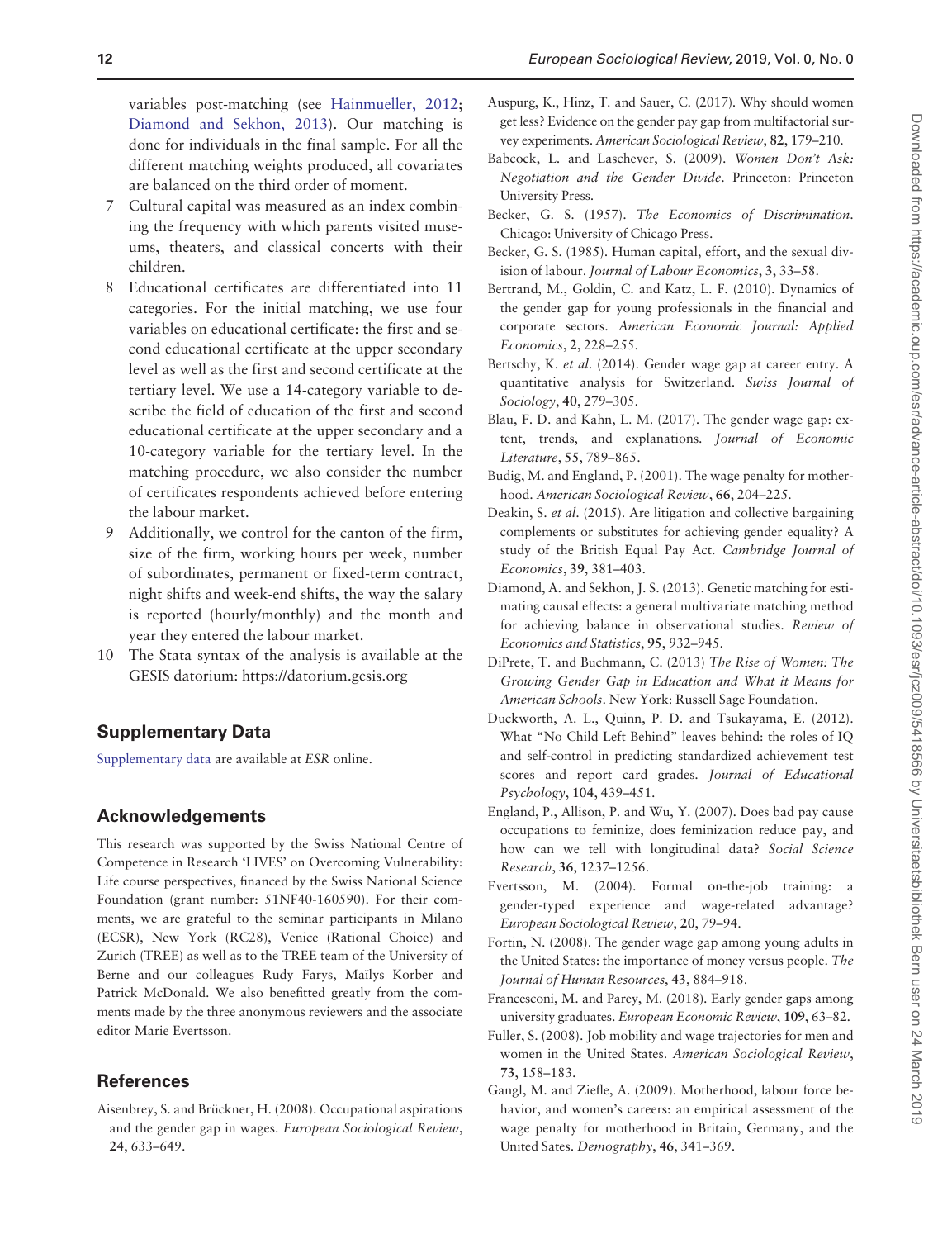- <span id="page-12-0"></span>Gilbert, K. (2012). Promises and practices: job evaluation and equal pay forty years on! Industrial Relations Journal, 43, 137-151.
- Goldin, C. (2014). A grand gender convergence: its last chapter. American Economic Review, 104, 1–30.
- Gomensoro, A. and Meyer, T. (2017). TREE (Transitions from Education to Employment): a Swiss multi-cohort survey. Longitudinal and Life Course Studies, 8, 209–224.
- Hainmueller, J. (2012). Entropy balancing for causal effects. A multivariate reweighting method to produce balanced samples in observational studies. Political Analysis, 20, 25–46.
- Jacobs, J. and Steinberg, R. (1990). Compensating differentials and the male-female wage gap: evidence from the New York State Comparable Worth Study. Social Forces, 69, 439–468.
- Jann, B. (2003). Lohngerechtigkeit und Geschlechterdiskriminierung. Experimentelle Evidenz. ETH Zurich, available from: <[https://](https://boris.unibe.ch/69439/1/lohngerecht.pdf) [boris.unibe.ch/69439/1/lohngerecht.pdf](https://boris.unibe.ch/69439/1/lohngerecht.pdf)> [accessed 21 August 2018].
- Jann, B. (2008). The Blinder-Oaxaca decomposition for linear regression models. The Stata Journal, 8, 453–479.
- Jasso, G. and Webster, M. Jr. (1997). Double standards in just earnings for male and female workers. Social Psychology Quarterly, 60, 66–78.
- Korber, M. (2019). The Labour Market Returns to Vocational Education over the Life Course. PhD-Dissertation, University of Lausanne, Lausanne.
- Lalive, R. and Stutzer, A. (2010). Approval of equal rights and gender differences in well-being. Journal of Population Economics, 23, 933–962.
- Lempen, K. and Voloder A. (2017). Analyse der kantonalen Rechtssprechung nach dem Bundesgesetz über die Gleichstellung von Frau und Mann (2004-2015). Eidgenössisches Büro für Gleichstellung von Frau und Mann EBG, available from: <[www.](http://www.ebg.admin.ch) [ebg.admin.ch](http://www.ebg.admin.ch)> [accessed 21 August 2018].
- Mandel, H. and Semyonov, M. (2006). A welfare state paradox: state interventions and women's employment opportunities in 22 countries. American Journal of Sociology, 111, 1910–1949.
- Manning, A. and Swaffield, J. (2008). The gender gap in early-career wage growth. Economic Journal, 118, 983–1024.
- Marini, M. M. and Fan, P. L. (1997). The gender gap in earnings at career entry. American Sociological Review, 62, 588–604.
- Mazei, J. et al. (2015). A meta-analysis on gender differences in negotiation outcomes and their moderators. Psychological Bulletin, 141, 85.
- Meier, P. (1986). Damned liars and expert witnesses. Journal of the American Statistical Association, 81, 269–276.
- Murphy, E. and Oesch, D. (2016). The feminization of occupations and change in wages: a panel analysis of Britain, Germany, and Switzerland. Social Forces, 94, 1221–1255.
- Murphy, E. and Oesch, D. (2018). Is employment polarisation inevitable? Occupational change in Ireland and Switzerland, 1970-2010. Work, Employment and Society, 32, 1099–1117.
- Napari, S. (2009). Gender differences in early-career wage growth. Labour Economics, 16, 140–148.
- Oaxaca, R. (1973). Male-female wage differentials in urban labor markets. International Economic Review, 14, 693–709.
- Ochsenfeld, F. (2014). Why do women's fields of study pay less? A test of evaluation, human capital, and gender role theory. European Sociological Review, 30, 536–548.
- OECD (2012) Closing the Gender Gap. Paris: OECD.
- Oesch, D., McDonald, P. and Lipps, O. (2017). The wage penalty for motherhood: evidence on discrimination from panel data and a survey experiment for Switzerland. Demographic Research, 37, 1793–1824.
- Pager, D. (2016). Are firms that discriminate more likely to go out of business? Sociological Science, 3, 849–159.
- Pager, D. and Shepherd, H. (2008). The sociology of discrimination: racial discrimination in employment, housing, credit, and consumer markets. Annual Review of Sociology, 34, 181–209.
- Polachek, S. W. (2006) How the life-cycle human capital model explains why the gender wage gap narrowed. In Blau, F. D., Brinton, M. C. and Grusky, D. B. (Eds.), The Declining Significance of Gender? New York: Russell Sage Foundation, pp. 102–124 [quote based on: Polachek, S. W. (2004): How the Human Capital Model Explains Why the Gender Wage Gap Narrowed. IZA Discussion Paper 1102, Institute for the Study of Labor, Bonn.]
- Polavieja, J. (2008). The effect of occupational sex-composition on earnings: job-specialization, sex-role attitudes and the division of domestic labour in Spain. European Sociological Review, 24, 199–213.
- Polavieja, J. and Platt, L. (2014). Nurse or mechanic? The role of parental socialization and children's personality in the formation of sex-typed occupational aspirations. Social Forces, 93, 31–61.
- Tomaskovic-Devey, D. and Skaggs, S. (1999). An establishment-level test of the statistical discrimination hypothesis. Work and Occupations, 26, 422–445.
- Watermann, R. (2000) Berufliche Wertorientierungen im Wandel. Eine Kohortenanalyse Zur Dynamik Arbeitsbezogener Einstellungen Anhand Von ALLBUS-Umfragedaten. Münster: Institut für sozialwissenschaftliche Forschung e.V.

Benita Combet is a SNF fellowship holder and works at the Ludwig-Maximilians-University in Munich. Her research focuses on identifying the mechanisms behind educational inequality and gender inequality in the labour market. Her earlier work has been published in the European Sociological Review and the Swiss Journal of Sociology.

Daniel Oesch is Professor of economic sociology at the University of Lausanne. His research interests comprise social stratification, labour markets and class voting. He is the author of the two books Occupational Change in Europe (Oxford University Press 2013) and Redrawing the Class Map (Palgrave Macmillan 2006).